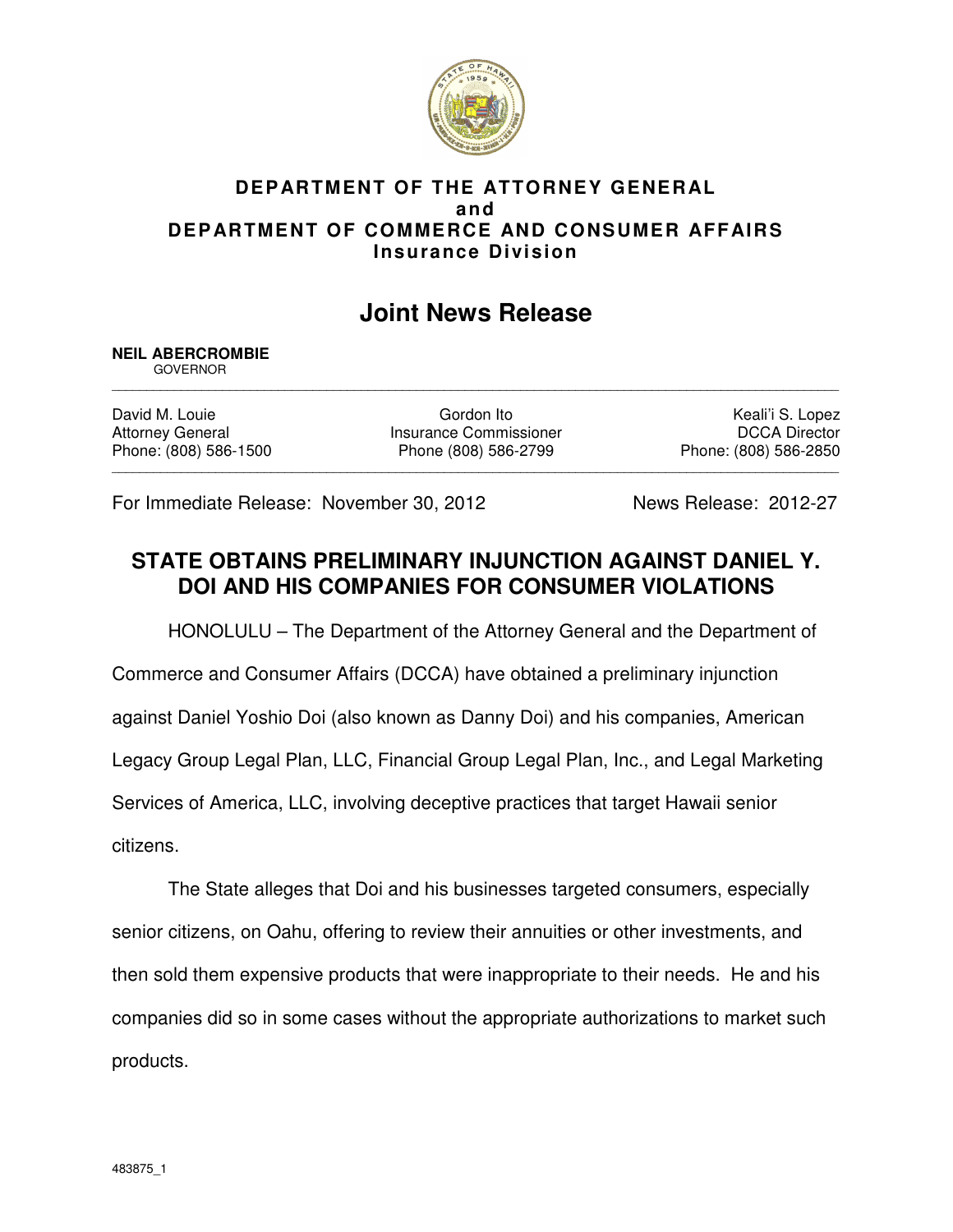News Release 2012-27 State Obtains Preliminary Injunction Against Daniel Y. Doi Page 2

In the court order dated November 19, 2012, Honolulu Circuit Court Judge Virginia Crandall barred Doi, individually and as an owner, member, partner, employee, independent contractor, or by any other financial relationship, directly or indirectly, individually or in concert with others, from providing prepaid or any other legal services, including the drafting of or recommendation of annuities, reverse mortgages, or any other type of financial planning, insurance, or trust documents, or from holding himself out as a purveyor of legal, insurance, or financial planning services, or anything similar thereto, pending a trial on the merits. The injunction involves alleged violations of Hawaii Revised Statutes chapters 480, 481A, 487, and 488.

The court order further bars American Legacy Group Legal Plan, LLC, Financial Group Legal Plan, Inc., and Legal Marketing Services of America, LLC, from transacting business until these companies are in full compliance with all applicable registration and licensure requirements.

"Mr. Doi's actions were blatant and repeated," Hawaii Insurance Commissioner Gordon Ito said. "The Insurance Division of DCCA will not allow this type of willful abuse of Hawaii's consumers to go unchallenged."

"One of DCCA's core missions is to protect Hawaii's consumers," according to DCCA Director Keali'i S. Lopez. "Our kupuna deserve to enjoy the fruits of their years of labor, not to be victimized by predators such as Mr. Doi."

The suit against Doi and his businesses was filed in the First Circuit Court, State of Hawaii, Civil No. 10-1-1850-08 IC05. It alleges that Defendants committed unlawful acts, deceptive trade practices victimizing the elderly, and the breach of a prior settlement agreement in violation of consumer protection laws.